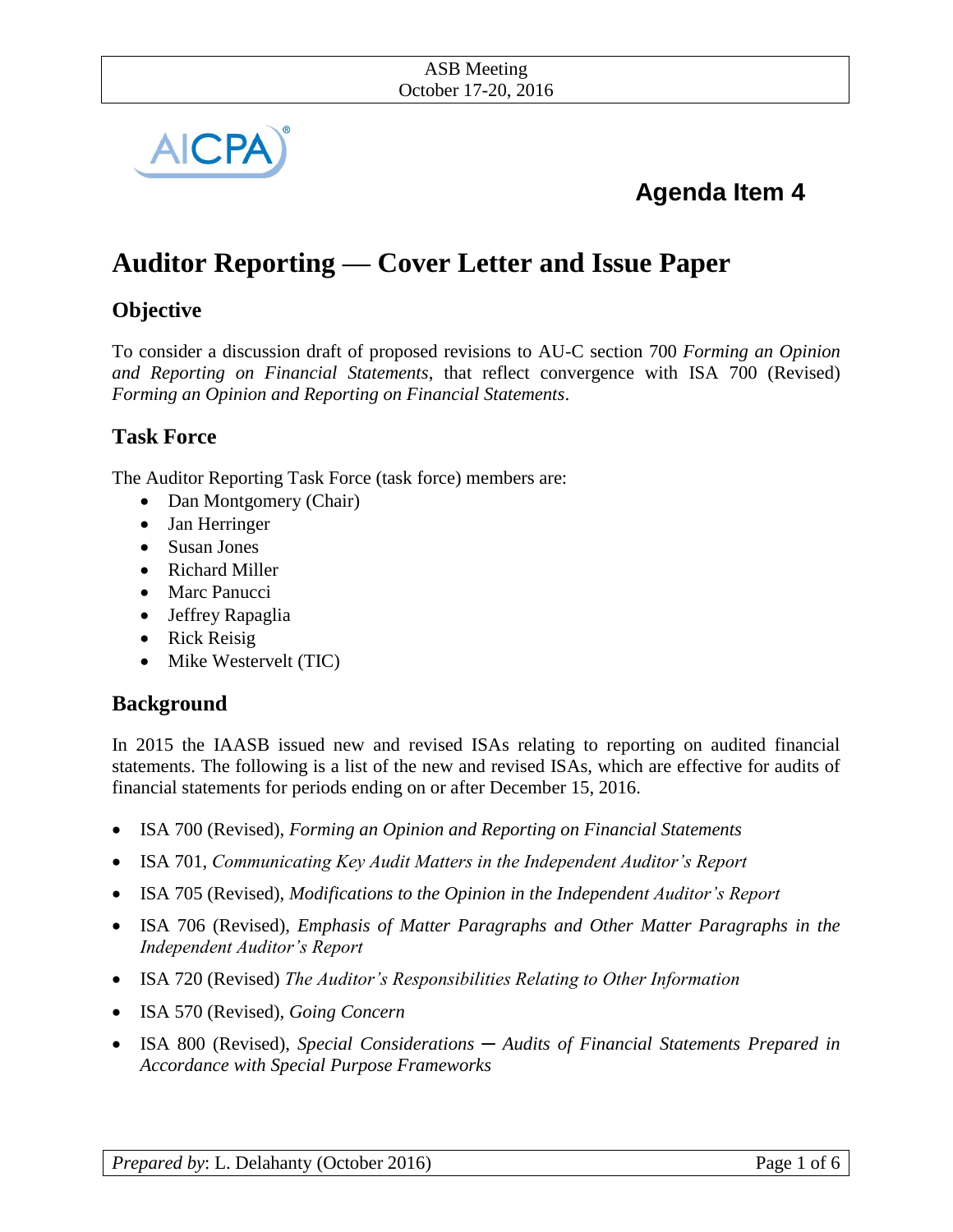- ISA 805 (Revised), *Special Considerations ─ Audits of Single Financial Statements and Specific Elements, Accounts or Items of a Financial Statement*
- ISA 810 (Revised), *Engagements to Report on Summary Financial Statements*

At previous ASB meetings the ASB discussed certain threshold issues relating to ASB's stated goal of convergence with the new and revised ISAs while also considering the standards of the Public Company Accounting Oversight Board (PCAOB). The ASB discussed certain elements of the auditor's report relating to the ASB's convergence with ISA 700 (Revised) and a framework to help the task force with convergence. The ASB's discussion focused on the task force's suggested wording of the requirements in ISA 700 relating to the elements of the auditor's report as a starting point for proposed revisions to AU-C 700.

At the August 2016 ASB meeting, the ASB discussed certain elements of the auditor's report relating to the ASB's convergence with ISA 700 (Revised) in light of the PCAOB's reproposal of their auditor reporting model. The ASB also discussed the communication of key audit matters in the United States. The ASB provided the task force with direction on moving forward with convergence with ISA 700 (Revised). In addition, the task force plans to bring a proposed AU-C section on communicating key audit matters to a future ASB meeting.

#### **Subsequent Task Force Discussion**

Subsequent to the August 2016 ASB meeting, the task force held a one-day meeting and discussed the following items:

- 1. Whether reporting on internal control over financial reporting should be included as an element of the auditor's report. (See Issue 1.)
- 2. Consider the ASB's feedback from the August meeting and revise the proposed AU-C section 700 to converge with ISA 700 (Revised). (See Issue 2)

The task force noted that the latest version of ISA 700 (Revised) contains amendments from the IAASB's *Disclosures Project (Addressing Disclosures in the Audit of Financial Statements)*. Because the ASB has not yet discussed this project and how it might affect GAAS, the task force has not included such amendments in the proposed SAS. (See Issue 3.)

#### Agenda Items Presented

| Item 4 – Cover Letter and Issues Paper                                      |
|-----------------------------------------------------------------------------|
| Item 4A – Proposed SAS marked to reflect changes from extant AU-C 700       |
| Item 4B – ISA 700 (Revised) marked to reflect differences from proposed SAS |
| Item $4C$ – Illustrative report (proposed SAS)                              |
| Item 4D – Illustrative report (proposed SAS marked to extant report)        |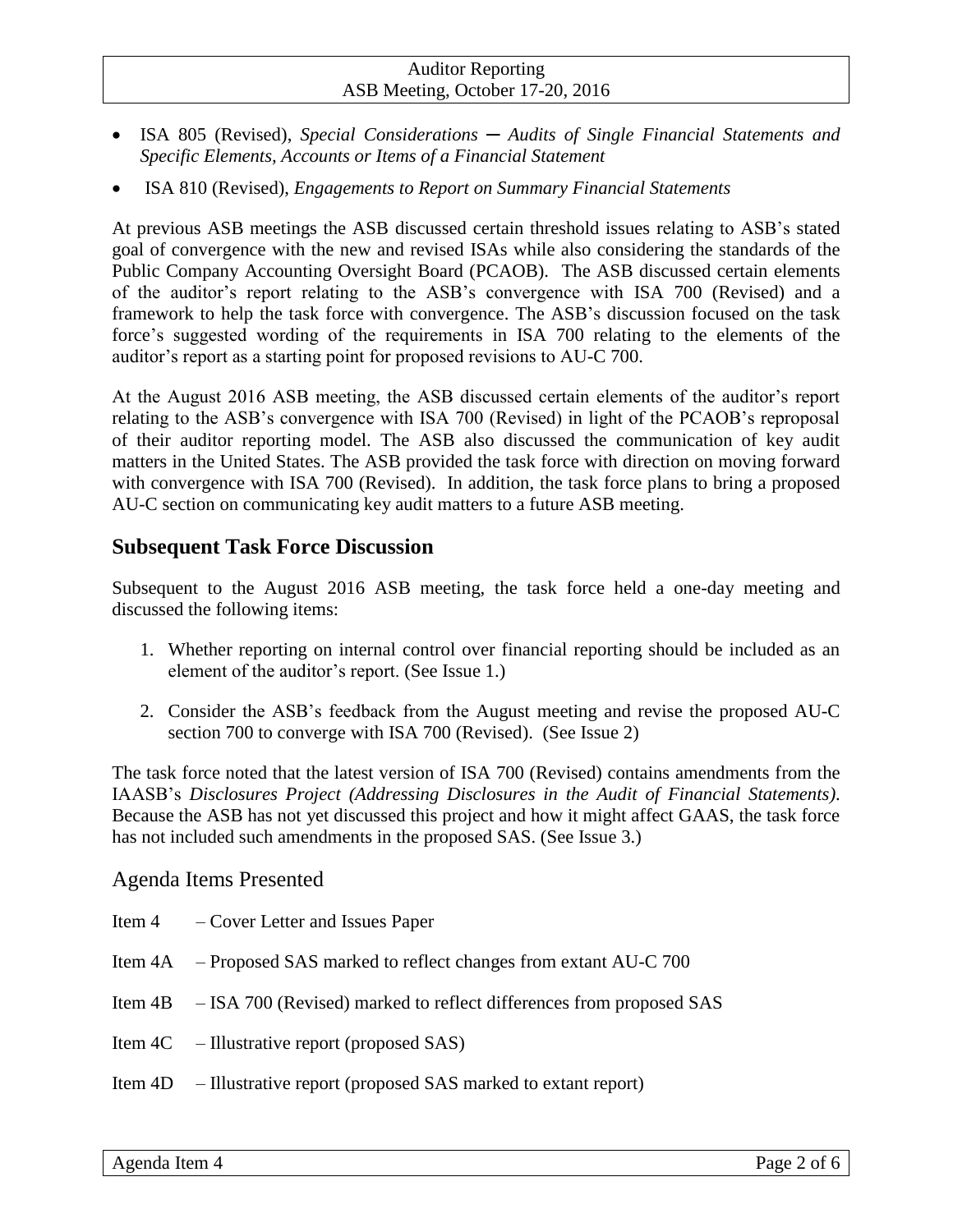Mr. Montgomery will lead the discussion through the issue paper (Agenda Item 4) and will walk through the proposed SAS (Agenda Item 4A) with the ASB.

# **Issues for ASB discussion**

# **Issue 1 — Reporting on Internal Control Over Financial Reporting**

#### **Background**

As part of the ASB's project on auditor reporting for employee benefit plans (EBP reporting project), the Department of Labor (DOL) requested a new section be added to the auditor's report that would provide the DOL with information relating to the auditor's communication responsibilities under AU-C section 265, *Communicating Internal Control Related Matters Identified in an Audit*, including matters identified as a significant deficiency or material weakness.

At the October 2015 ASB meeting, the ASB raised concerns about reporting on internal control over financial reporting as part of the EBP reporting project because the performance requirements for internal control over financial reporting have broader applicability. Accordingly, the ASB directed the EBP task force not to address reporting on internal control over financial reporting as part of the EBP reporting project.

#### *Subsequent Letter from DOL – Reporting on Internal Control*

Subsequent to the October 2015 ASB meeting, the chair of the ASB received a letter from the Chief Accountant of the DOL expressing concerns about the ASB's decision to not address reporting on internal control.

At the May 2016 ASB meeting the EBP reporting task force asked the ASB to reconsider its decision to exclude reporting on internal control over financial reporting as part of auditor reporting for employee benefit plans. The ASB was asked to consider whether the communication of internal control related matters identified in an audit in accordance with generally accepted auditing standards is integral to the understanding of the financial statements and should be made available to the public.

Because AU-C section 265 applies to all audits, the ASB asked the Auditor Reporting Task Force (rather than the EBP reporting task force) to consider whether GAAS should require a public communication about internal control related matters identified in the audit for all or certain audit engagements.

#### *DOL's Proposed Revisions to the Form 5500*

In July 2016, the DOL's Employee Benefits Security Administration (EBSA), the Internal Revenue Service, and the Pension Benefit Guaranty Corporation asked for public comments on proposed revisions to modernize and improve the Form 5500 Annual Return/Report filed by private-sector employee benefit plans. The Form 5500 is the primary source of information about the operations, funding and investments of private-sector, employment-based pension and welfare benefit plans in the U.S. The proposed form revisions would begin with the plan year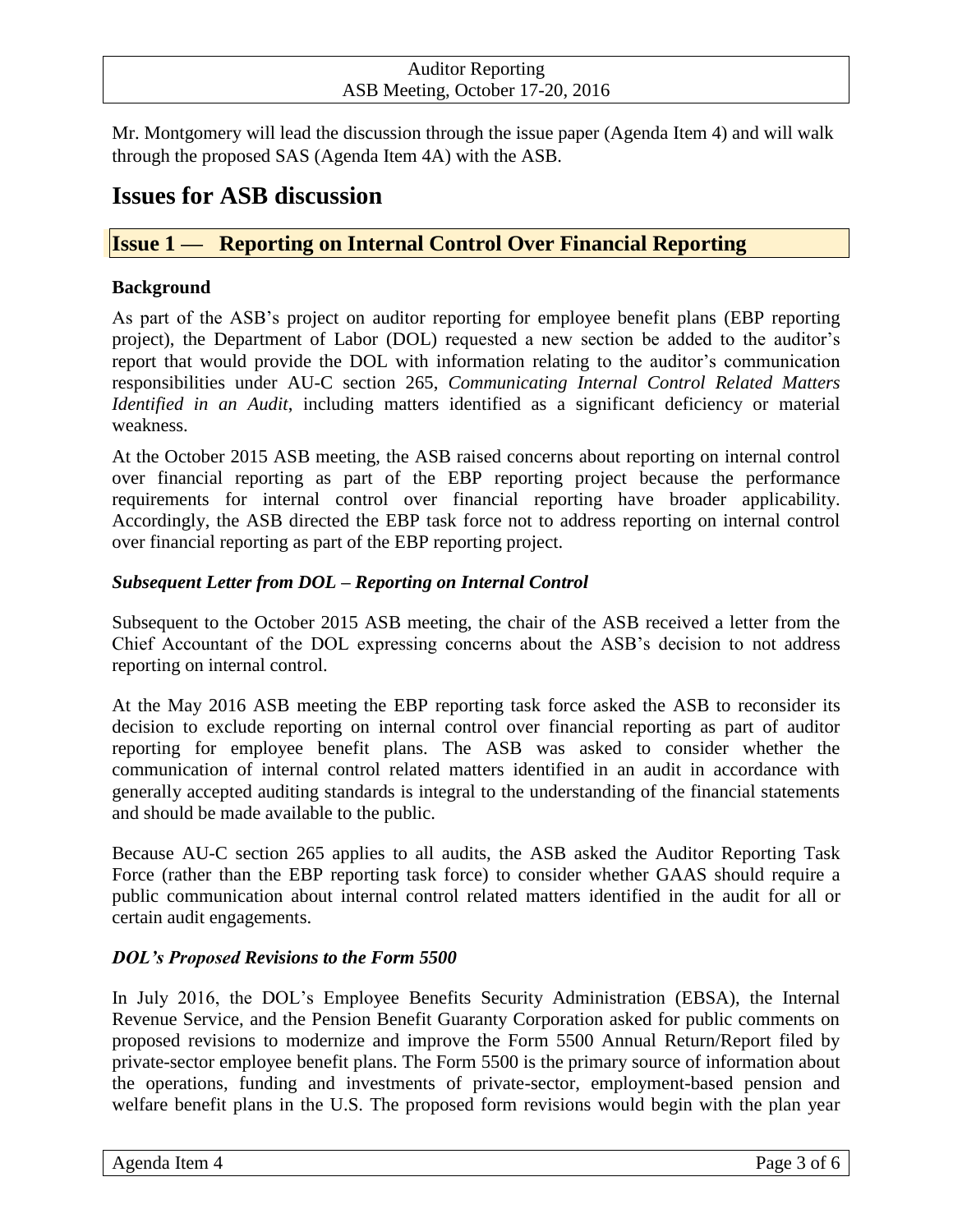2019 Form 5500 series returns/reports. Comments on the proposal have been extended to a December 5, 2016 comment deadline.

As part of the proposed changes, the revised Form 5500 includes a question about whether the plan's independent qualified public accountant communicated "material internal control weaknesses" with those charged with governance.

#### *Task Force Discussions*

The Auditor Reporting task force discussed whether the required elements of the auditor's report should be expanded to include the details of the communications the auditor makes to those charged with governance about significant deficiencies and material weaknesses identified in an audit.

#### *Task Force Recommendations*

The task force does not believe that details about control deficiencies identified should be included in the auditor's report. Users of the financial statements would not have the benefit of the discussions about significant deficiencies or material weaknesses between the auditor and those charged with governance, and therefore would not have the same context as those charged with governance about the nature of the underlying control matters or actions taken (or being taken by management) to address them. In addition, the task force believes that the amount of audit work performed on internal control may differ significantly due to the auditor's risk assessment and audit strategy, which could lead to inconsistency in reporting.

The task force supports convergence with ISA 700 (Revised), and recognizes that the auditor's responsibilities section of the auditor's report is required to include a statement that the auditor communicates with those charged with governance regarding, among other matters, the planned scope and timing of the audit and significant audit findings, including any significant deficiencies and material weaknesses in internal control that the auditor identifies during the audit. (See paragraph .37(a) of the proposed SAS in agenda item 4A.)

Accordingly, an alternative for ASB consideration would be to expand the required statement in the auditor's responsibilities section to indicate whether the auditor identified deficiencies in internal control over financial reporting that were considered to be material weaknesses. For example, the following may be added to the paragraph required in paragraph .37(a) of the proposed SAS, as applicable:

- 1. *During our audit we did not identify any deficiencies in internal control that we consider to be material weaknesses. However, our consideration of internal control was not designed to identify all deficiencies in internal control that might be material weaknesses and, therefore, material weaknesses may exist that were not identified.*
- 2. *During our audit we identified certain deficiencies in internal control that we consider to be material weaknesses that we communicated to those charged with governance. However, our consideration of internal control was not designed to identify all deficiencies in internal control that might be material weaknesses and, therefore, material weaknesses may exist that were not identified.*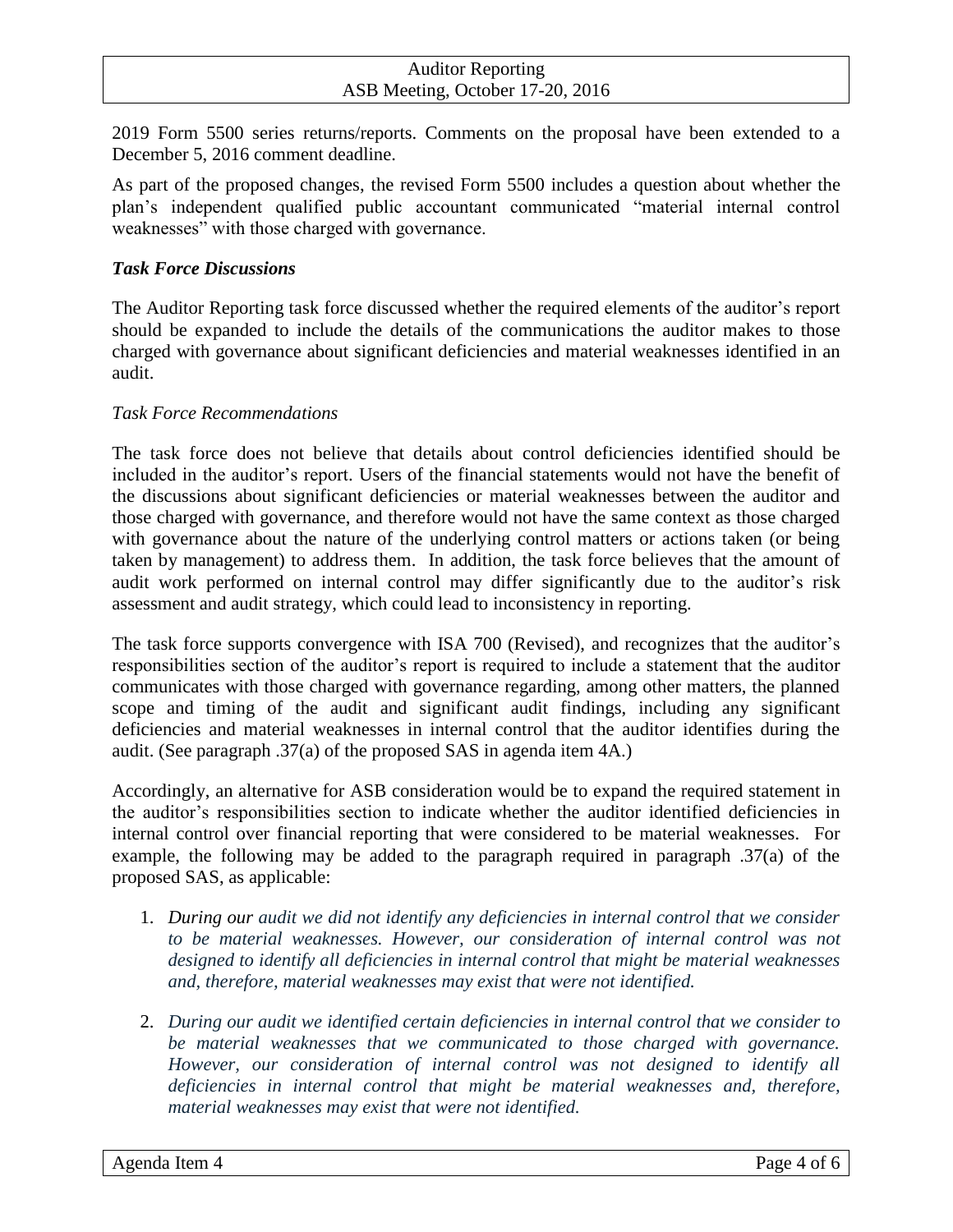The task force acknowledged that the auditor has a responsibility to report on internal control to those charged with governance and believes that some type of communication about internal control to the DOL could be meaningful for EBP reporting. The task force believes that a question on the Form 5500 about whether the auditor communicated material weaknesses to those charge with governance in accordance with GAAS may be the most appropriate way for the EBSA to obtain such information. However, the task force recognizes that the proposal is not final.

The task force recommends the ASB solicit feedback through the EBP auditor reporting exposure process about whether the possibility of, and most appropriate mechanism for, communicating about internal control matters in the EBP auditor's report, and whether such communication would be meaningful.

#### *Action Requested of the ASB*

- 1. Does the ASB agree that reporting about internal control over financial reporting should not be required for all entities?
- 2. What are the ASB's views about the communication options discussed above (i.e., including an expanded statement in the auditor's responsibilities section of the report about whether material weaknesses were communicated to those charged with governance, or including a question to that effect on Form 5500)?
- 3. Does the ASB support soliciting feedback during the EBP auditor reporting exposure process about this issue?

## **Issue 2 — Proposed AU-C 700**

Agenda Item 4A contains the proposed AU-C 700, marked to reflect changes from extant AU-C section 700. The proposed SAS has been developed by the auditor reporting task force to converge with ISA 700 (Revised).

#### *Action Requested of the ASB*

The ASB is asked to review the proposed SAS for discussion at the ASB meeting.

## **Issue 3 — IAASB's Disclosures Project**

In July 2015, the IAASB's *Disclosures Project* (*Addressing Disclosures in the Audit of Financial Statements*) resulted in changes to various ISAs, including ISA 700 (Revised).